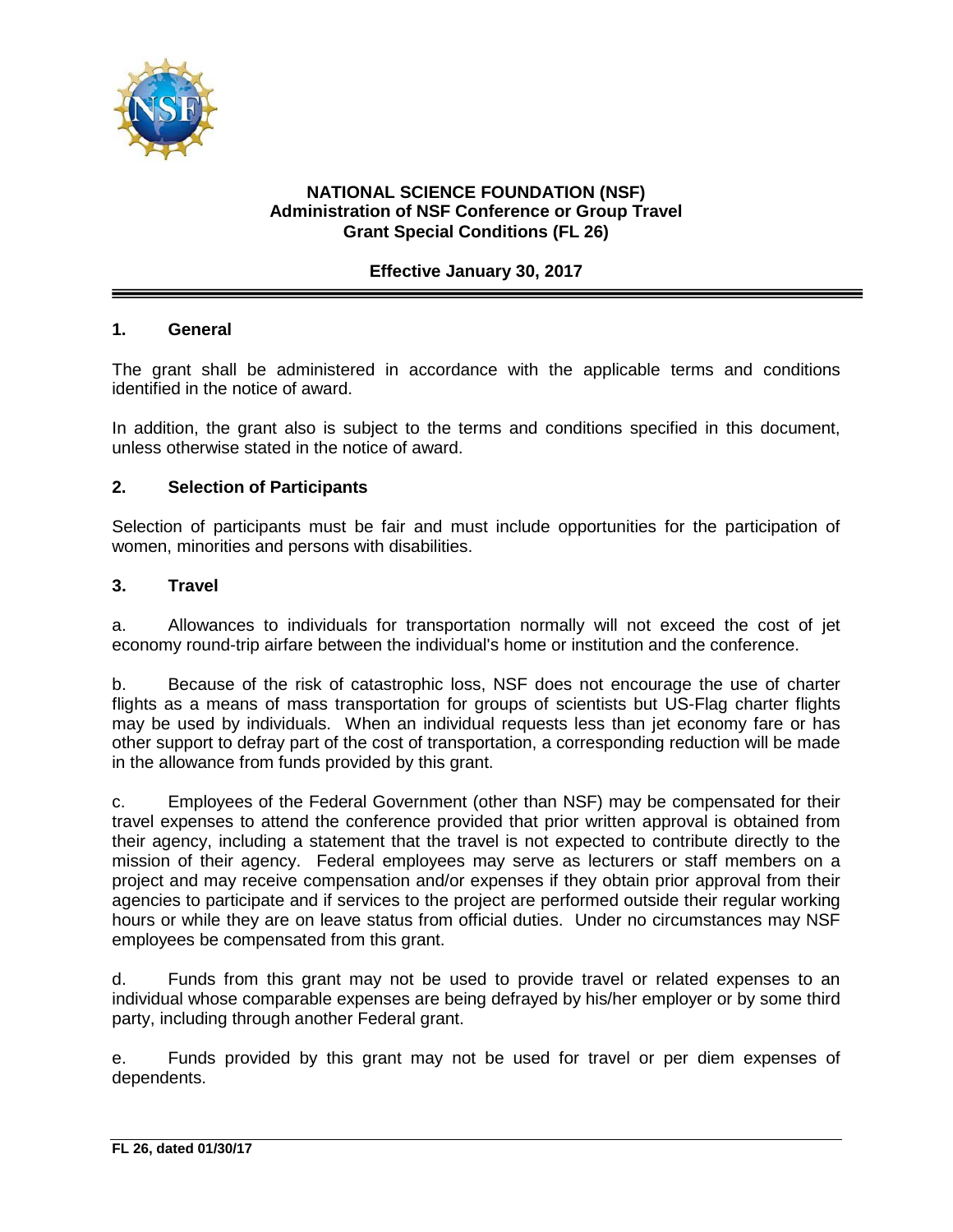f. Further NSF approval of separate trips by persons to attend the conference is not required.

g. Any air transportation to, from, between, or within a country other than the US of persons or property, the expense of which will be assisted by NSF funding, must be performed in accordance with Article 10, "*Travel*" of the NSF *Grant General Conditions* (GC-1)*.*

h. NSF assumes no responsibility for securing passports or visas required by any person because of his/her participation in an NSF-supported project.

i. Costs of entertainment, amusement, diversion and social activities and any costs directly associated with such activities (such as tickets to shows or sports events, and related meals, lodging, rentals, transportation and gratuities) are unallowable. Expenses of grantee employees who are not on travel status, serving as hosts, or otherwise participating at meals that are primarily social occasions involving speakers or consultants are not allowable, even if the costs of the speaker or consultant are allowable.

The grantee also must consult the NSF *Proposal & Award Policies & Procedures Guide* (PAPPG) [Chapter II.E.7,](https://www.nsf.gov/pubs/policydocs/pappg17_1/pappg_2.jsp#IIE7) which provides additional coverage on allowability of costs associated with conferences.

## **4. Program Income**

In lieu of Article 27.b "*Program Income*", of NSF's GC-1, substitute the following:

Unless otherwise specified in the grant, program income received or accruing to the grantee during the period of the grant should be designated for deductive treatment, and must be remitted to NSF by crediting costs otherwise chargeable against the grant. Program Income in excess of the grant will be remitted to NSF electronically or by check payable to the National Science Foundation.

## **5. Reporting Requirements**

The grantee will ensure that the Principal Investigator (PI) under a group travel grant accepts responsibility for reporting on the group's participation in the conference. The report should be submitted electronically, via Research.gov. The report should include: (1) a description of the participant selection process; (2) a list of persons for whom travel funds were provided; (3) their institutional addresses; (4) the sum awarded; and (5) information on the conference including number of persons attending, total number of US participants, and other countries represented, highlights of the program and general reaction of the US participants supported under the group travel grant.

Group travel grantees are required to retain supporting documentation that funds were spent in accordance with the original intent of the proposal. Such documentation will be subject to audit as specified in Article 31, "*Audit and Records*" of NSF's GC-1*.*

## **6. Grant Monitoring and Evaluation**

The Foundation may, as part of its program evaluation activities, carry out assessments of the outcomes of selected group travel grants. The grantee is requested to cooperate with Foundation staff or designated third parties conducting these assessments.